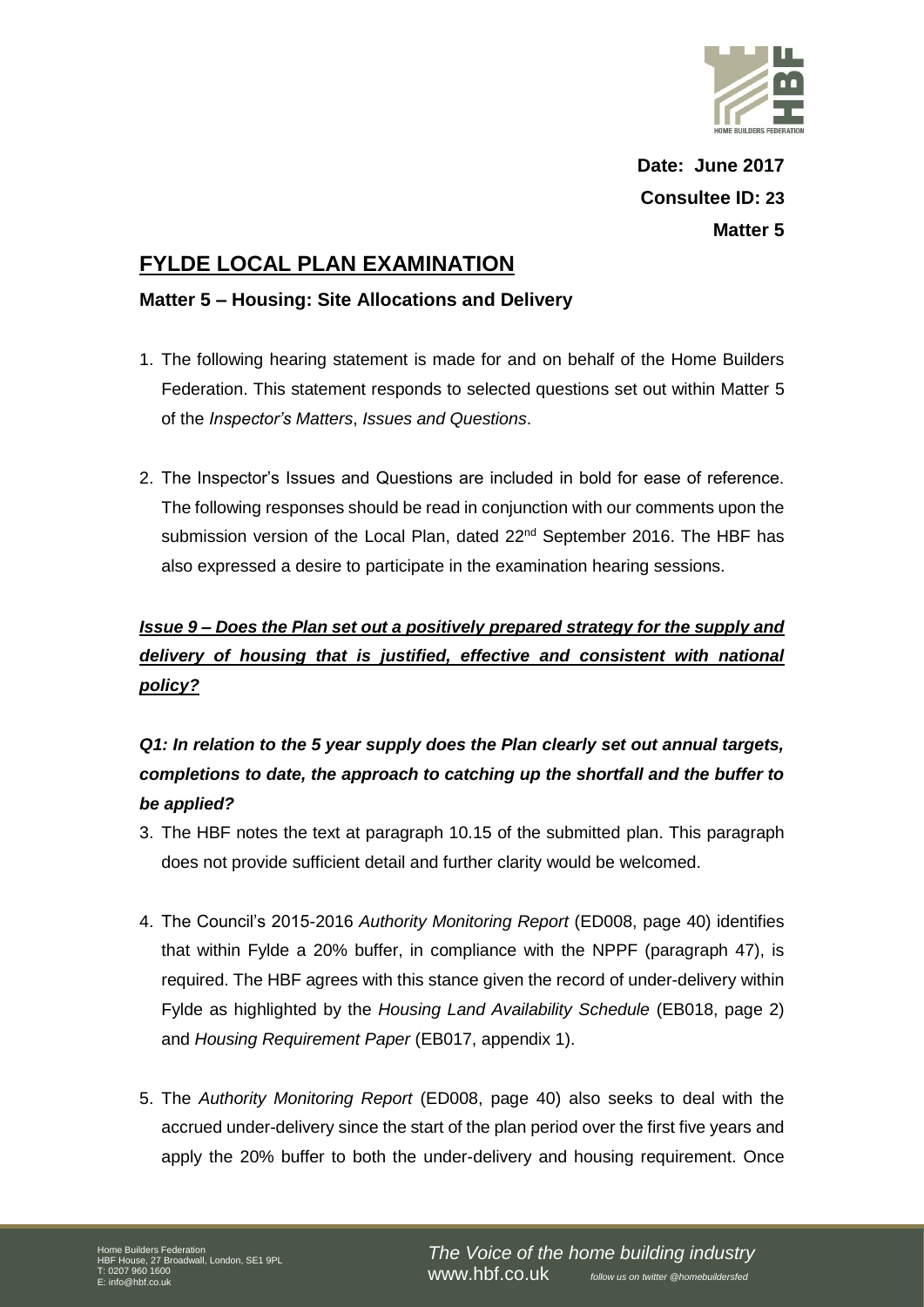again the HBF agrees. This methodology which conforms with the PPG (ID 3-035) and PAS guidance<sup>1</sup>.

- 6. The Council's latest '*Interim Five Year Housing Supply Statement'* published 28th February 2017 also applies the same methodology and includes a 10% discount for none-implementation, again the HBF agrees with this stance. The Council's calculation of the five year housing land supply within this document indicates 5.58 years housing land supply within Fylde. This is, however, based upon a housing requirement figure of 370dpa. Given that the Council is now suggesting an OAN range of 410 to 430dpa (Table 1, EL5.003f) and is suggesting an amendment to Policy DLF1, to a requirement of 415dpa, this figure needs to be updated.
- 7. The following tables utilise the Councils methodology and evidence upon supply and delivery (EL5.003g) to identify the current five year supply position utilising an OAN of 415dpa (scenario 1) and the upper end of the OAN range 430dpa (scenario 2).

| Five year requirement                            | <b>Scenario 1</b> | <b>Scenario 2</b> |
|--------------------------------------------------|-------------------|-------------------|
| Annual housing requirement                       | 415               | 430               |
| Shortfall since start of plan period             | 952               | 1,042             |
| 5 year requirement and shortfall                 | 3,027             | 3,192             |
| Adjusted 5 year requirement including 20% buffer | 3,632             | 3,830             |
| Adjusted annualised requirement                  | 726               | 766               |

| <b>Five year Supply</b>                     | <b>Scenario 1</b> | <b>Scenario 2</b> |
|---------------------------------------------|-------------------|-------------------|
| Adjusted 5 year requirement                 | 3,632             | 3,830             |
| Identified supply                           | 3,874             | 3,874             |
| 10% allowance for supply not coming forward | 387               | 387               |
| Total supply                                | 3,487             | 3,487             |
| Over / Under Supply                         | $-145$            | $-343$            |
| <b>Equivalent years supply</b>              | 4.8               | 4.6               |

8. The above tables clearly demonstrate that, based upon the Council's own evidence, it will not be able to demonstrate a deliverable five year supply upon adoption. To remedy this situation we recommend further allocations are provided. These should

l <sup>1</sup> Planning Advisory Service: Five Year Land Supply FAQ (http://www.local.gov.uk/pas/policies-plans/local-planning/five-year-land-supplyfaq)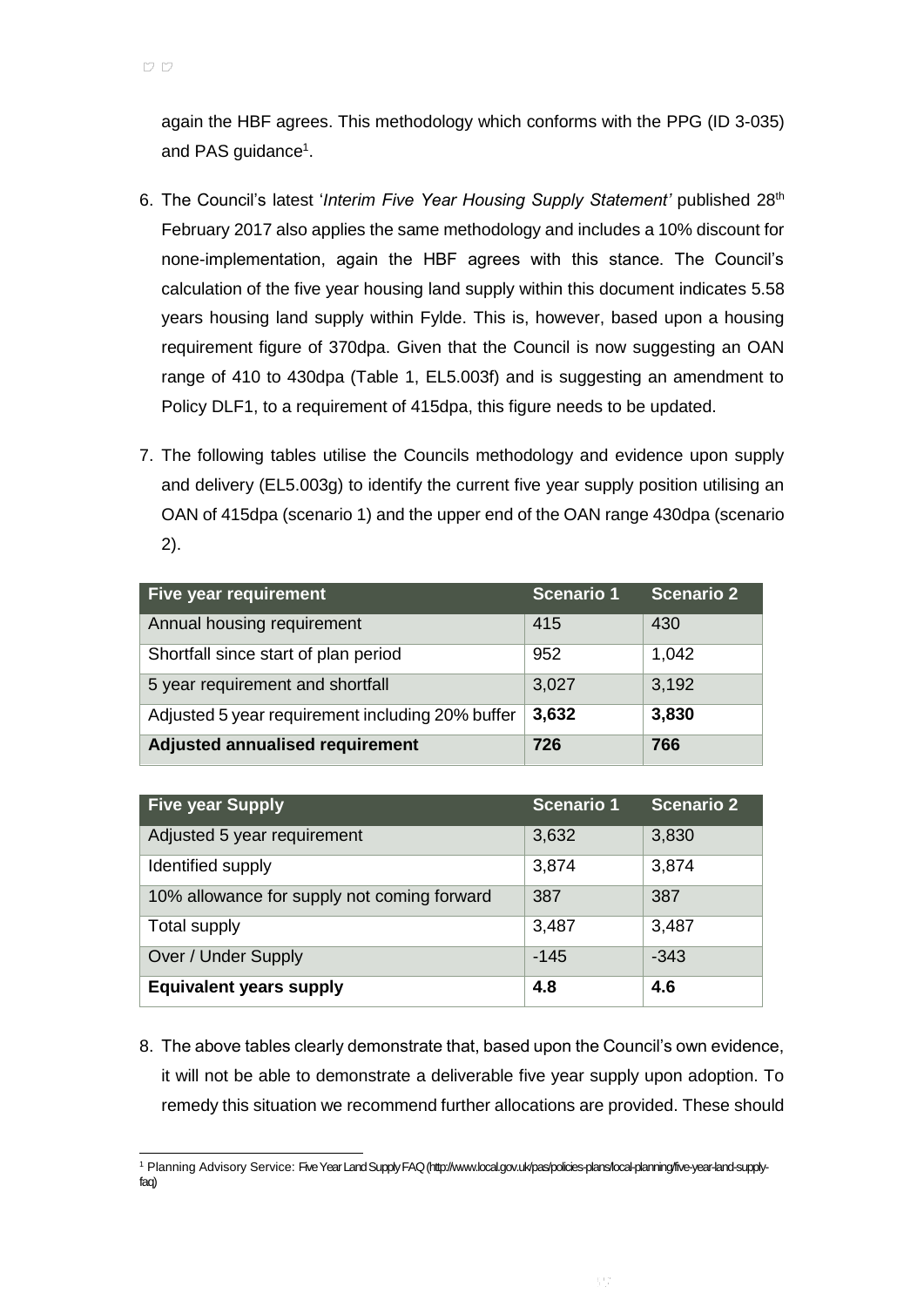provide sufficient capacity not only to meet the current shortfall but also provide necessary flexibility over the remainder of the plan period<sup>2</sup>

# *Q2: Appendix 2 of the Plan includes a housing trajectory for the Plan period. In light of the Council's recent evidence this is proposed to be updated. However is it necessary to include site specific details given it may quickly become out of date? Should a housing trajectory graph be included in the Plan?*

9. The inclusion of a housing trajectory graph would add further clarity to the plan.

### *Site Allocations - Policies SL1-SL5*

#### *Q3 – Q8:*

10. The HBF has no further comments at this stage.

### *Policy H1*

*Q9: H1b refers to performance monitoring in relation to housing delivery. Can the Council clarify the purpose of the rolling 3 year review period and how 'the delivery of uncommitted sites will be adjusted' if completions targets are missed by 20%? Is this justified and effective?*

- 11. The HBF would welcome further clarification upon this point. If targets are being missed the Council will need to take remedial action, this may include a partial plan review and / or the identification of further housing sites. Identified triggers for such a review process would be welcomed.
- 12. It should also be noted that the Government's recent Housing White Paper<sup>3</sup> suggests that a delivery test will be placed upon Local Planning Authorities. This will require action to be taken if delivery falls below 95% of the Council's annual housing requirement. The Council will need to consider the implications of the delivery test.

#### *Policy H2 - Density and mix of new residential development*

### *Q10: A minimum density of 30 dph is proposed under Policy H2. Is this justified across all development sites, whether small or large?*

13. No, the HBF does not consider this justified by the evidence, nor does it take account of individual site or locality characteristics. The *Housing Land Availability Schedule* (EB018, page 3) clearly states that;

l

<sup>&</sup>lt;sup>2</sup> The Inspector is referred to paragraphs 44 to 46 of the HBF comments upon the submission version of the plan.

<sup>3</sup> DCLG 2017: Fixing our broken housing market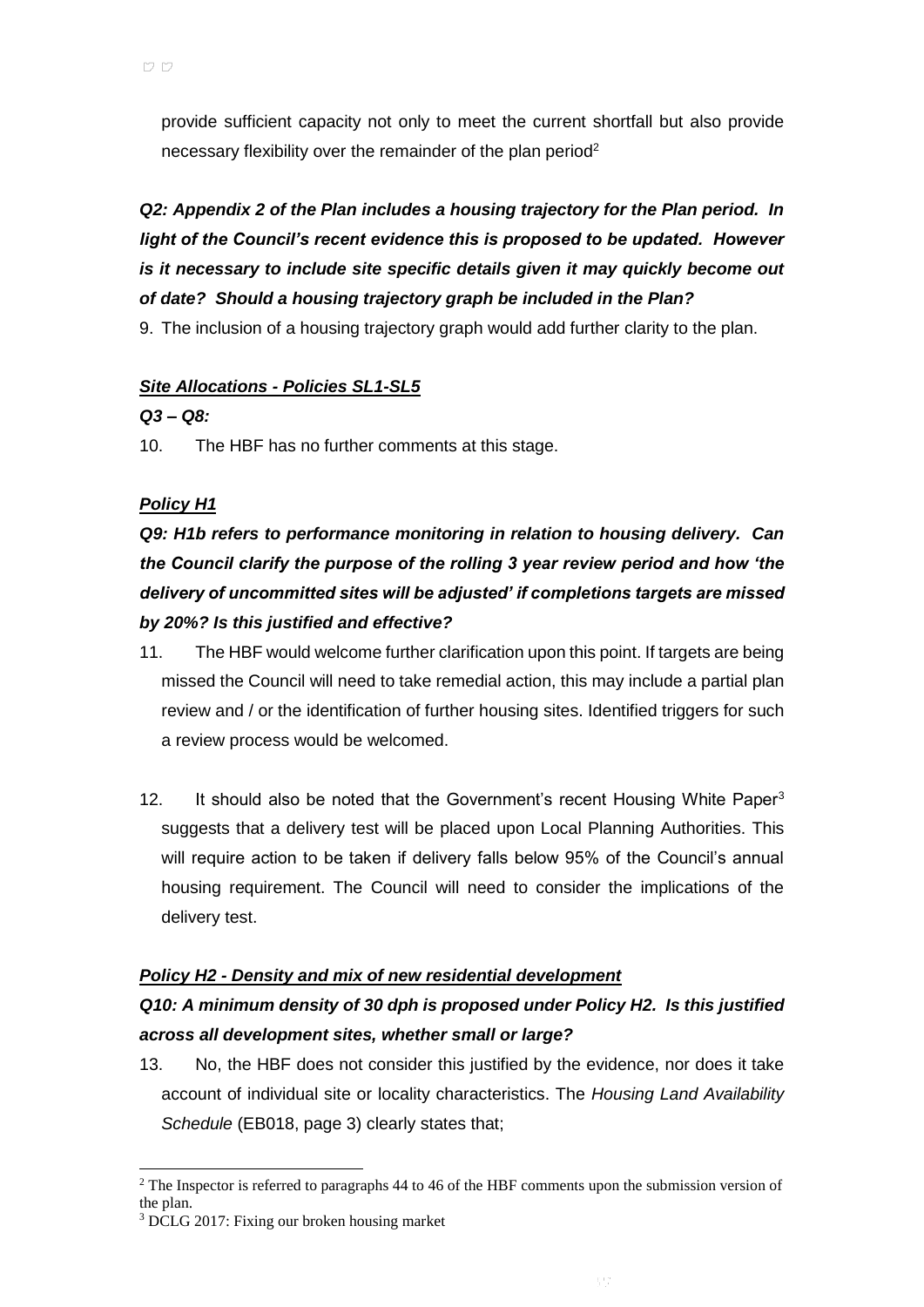*"Of the new build completions this year 57% were less than 30 dwellings per hectare, 27% were between 30 and 50 dwellings per hectare and 15% were greater than 50 dwellings per hectare."*

- 14. The policy would, therefore, appear at odds with the recent delivery evidence. Furthermore whilst the NPPF, paragraph 47, does indicate local authorities can set out their own approach to housing density this should be based upon local circumstances and not harm the overall objective of boosting significantly housing supply.
- 15. The requirement would also appear at odds with Policy GD7, criterion 'a' which requires: "…*densities of new residential development reflect and wherever possible enhance the local character of the surrounding area…".* The HBF therefore recommends a more flexible approach be taken which considers site and locality characteristics.

## *Q11: Does the policy adequately address the needs of different groups in the community in accordance with the first two bullet points in paragraph 50 of the Framework?*

16. The HBF address this issue within paragraphs 57 to 60 of our comments upon the submission version of the plan.

# *Q12: Should the policy include specific reference to the proportion of dwellings to be provided by size? Is this justified or could the data become out-of-date during the Plan period? Is it clear what proportions of dwelling size would be required in different locations?*

- 17. No, the HBF would not support a prescriptive requirement upon the size of dwellings to be provided. The HBF recommend greater flexibility to take account of individual site characteristics, market demand at the time of the development and viability.
- 18. The SHMA (ED021) provides some information and context (figure 7.22) but indicates these are only estimates. This information is also based upon older versions of the housing need assessment and as such is already likely to be out of date. The information also takes no account of demand or aspiration.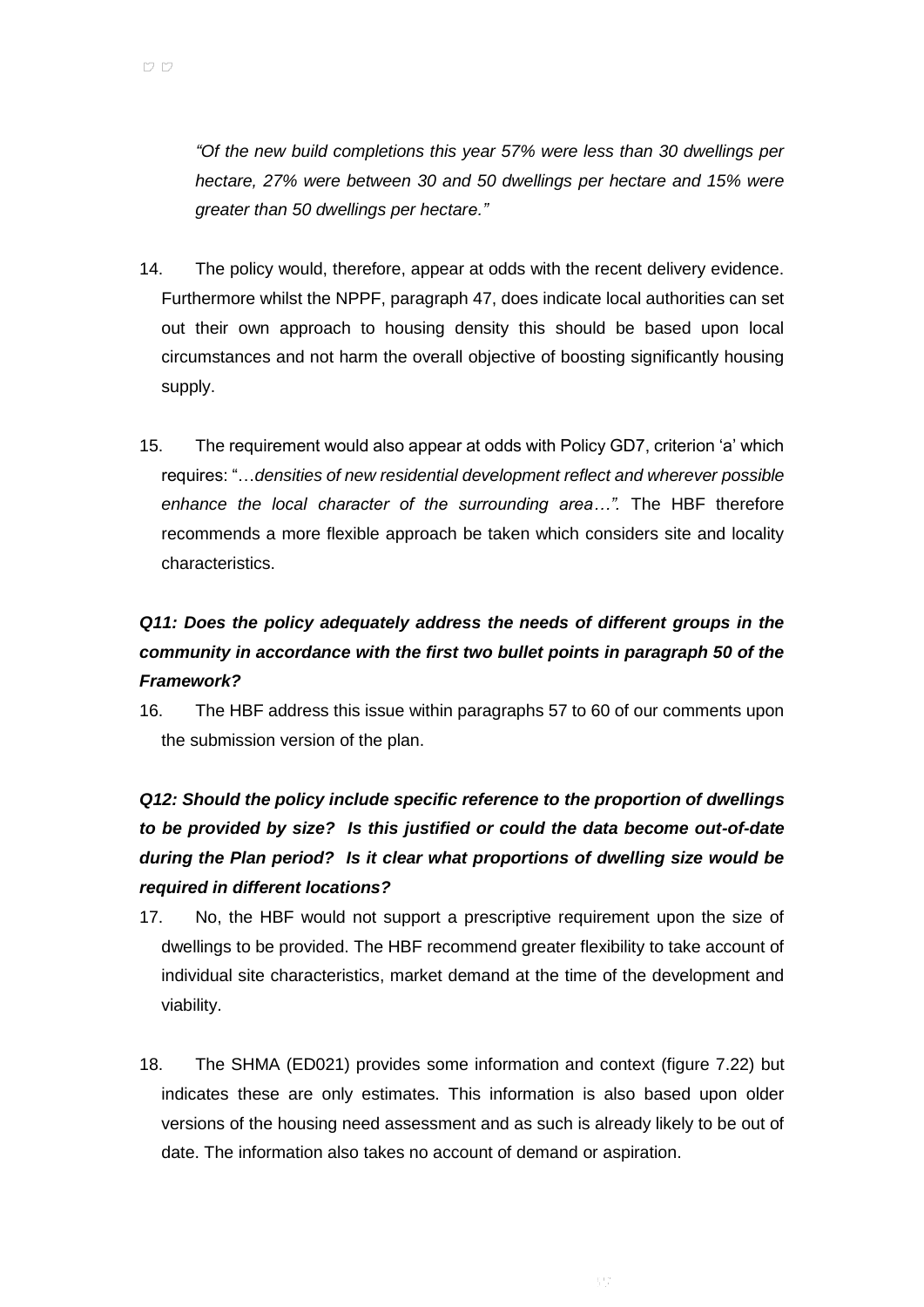### *Q13: The policy requires the delivery of at least 20% of homes on sites of 20 or more dwellings to be designed to accommodate the elderly. Is this justified and based on robust evidence?*

19. The SHMA (ED021) and *Specialised Housing Background Paper* (ED029) provide clear evidence of an aging population within Fylde. It is, however, unclear how the 20% requirement has been derived. Many older residents may wish to stay within their 'family home' and seek adaptions to that home when / if required. The evidence does not provide any clear indication of those likely to move and as such the 20% requirement appears rather arbitrary. Given the impact of the requirement upon both viability and affordability a more robust assessment should be made.

# *Q14: Is the requirement for specialist accommodation to include compliance with the optional technical standard for wheelchair adaptable dwellings justified and based on robust evidence of identified need? Has the impact of applying these standards on viability of schemes been considered? (Also see Policy GD7)*

- 20. The policy appears to imply that all new housing for older persons should comply with optional standard M4(3A), wheelchair adaptable dwellings. Whilst the growth in the older population is not disputed the need for 20% of all dwellings to be wheelchair adaptable is not adequately evidenced.
- 21. The *Specialised Housing Background Paper* (ED029, page 17) identifies a projected increase of 1,695 persons with at least one mobility issue over the plan period. It is unclear whether each individual with such a mobility issue would require a wheelchair adaptable dwelling. If every individual did require such a dwelling and where intending to move out of their 'family home', which appears unlikely, a maximum of 1,695 such dwellings would be required. This represents approximately 19% of the housing requirement<sup>4</sup>.
- 22. Given the fact other sources of accommodation will be available, including extra care facilities, and some will not wish to leave the 'family home' a 19% requirement appears too high. Given the impact upon viability and affordability this is not considered a sound approach.
- 23. The policy also appears to take a one-size fits all approach to delivery, requiring 20% on all sites above 10 dwellings. This completely ignores the Council's own evidence upon the appropriate location for such properties (ED029, page 21).

l

<sup>4</sup> Based upon the suggested housing requirement within examination document EL5.003e.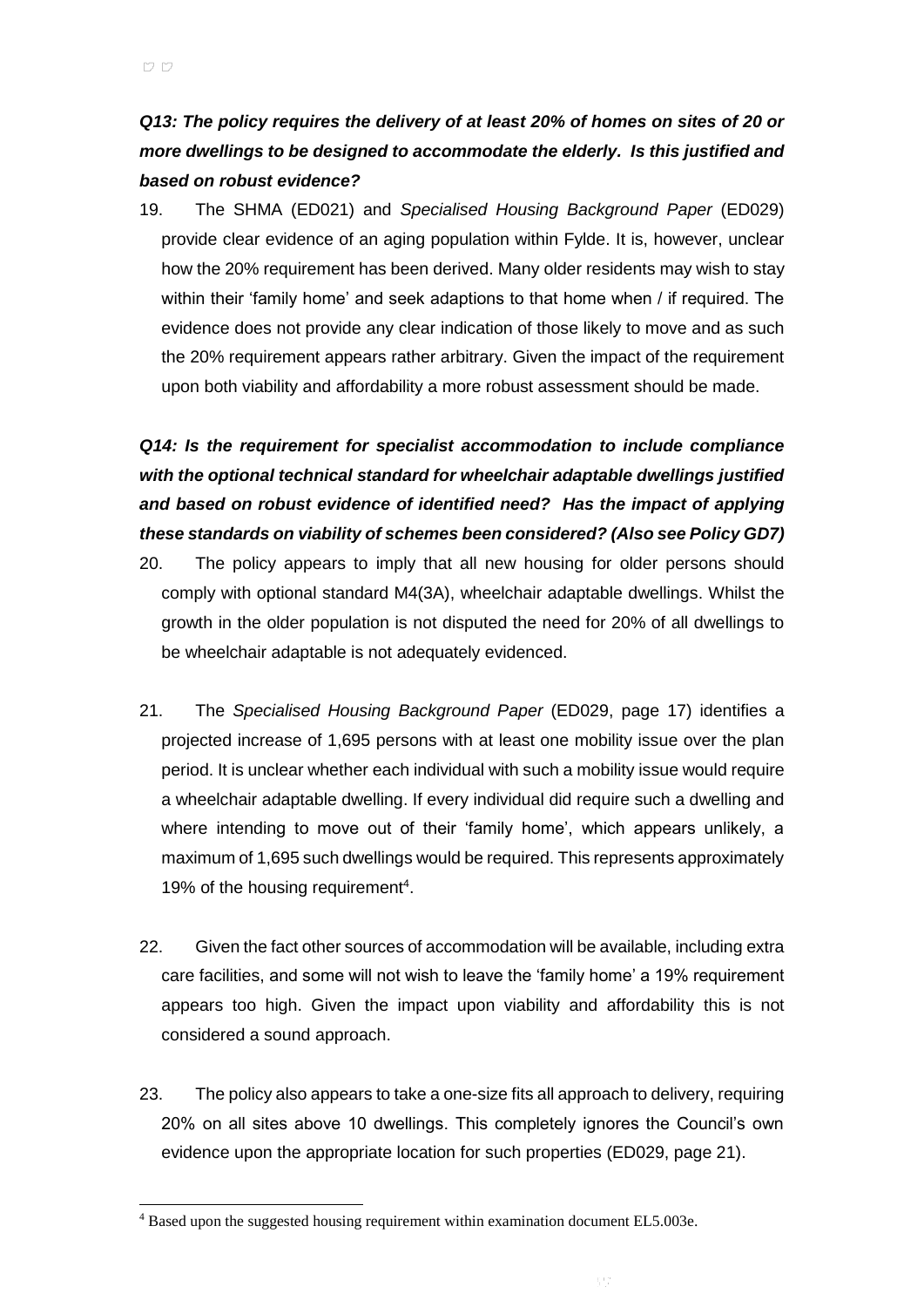24. In terms of viability it is noted that additional costs of  $£5,650$  is applied to take account of the M4(3A) requirement (Paragraph 2.11, *Economic Viability Assessment addendum*, SD006). This is significantly below the costs identified within the study undertaken by EC Harris in September 2014<sup>5</sup> on behalf of the Department for Communities and Local Government. This identifies that complying with M4(3A) as an extra over cost above a standard for an equivalent dwelling type excluding additional space costs to be in the range £7,607 to £10,568 (table 45). The viability implications are therefore likely to be greater than anticipated by the *Economic Viability Assessment.*

*Q15: Evidence set out in supporting text to Policy H2 states that rural areas have significantly fewer 1 and 2 bedroom homes than other parts of the Borough. Therefore whilst H2 states that 50% of developments of 10 or more dwellings should be 1-3 bed, 33% of home in rural settlements should be 1-2 bed. What is the source of this?*

25. The HBF consider this an issue for the Council to address.

# *Q16: Does the policy provide sufficient flexibility to react to market forces?*

26. No, we refer the Inspector to our responses provided above.

### *Policy H4 - Affordable housing*

*Q17: It has been suggested that Policy H4 should be amended so that residential developments at the Fylde-Blackpool periphery should provide financial contributions for affordable housing to be spent in Blackpool. Has this approach been considered by the Council and is it reasonable?*

27. The HBF consider this an issue for the Council to address. However, greater flexibility regarding the delivery of affordable housing would be welcomed.

### *Q18: Under tenure the policy refers to the provision of starter homes. Is this appropriate in light of the Housing White Paper?*

28. The HBF consider that the provisions of the White Paper should be given due consideration. It should, however, be noted that the Council's viability study (SD006) is predicated on the delivery of 20% of the affordable housing requirement as starter homes (paragraph 3.5). A change to this will have significant implications for viability across the plan area.

l

<sup>5</sup> EC Harris (2014) Housing Standards Review: Cost Impacts